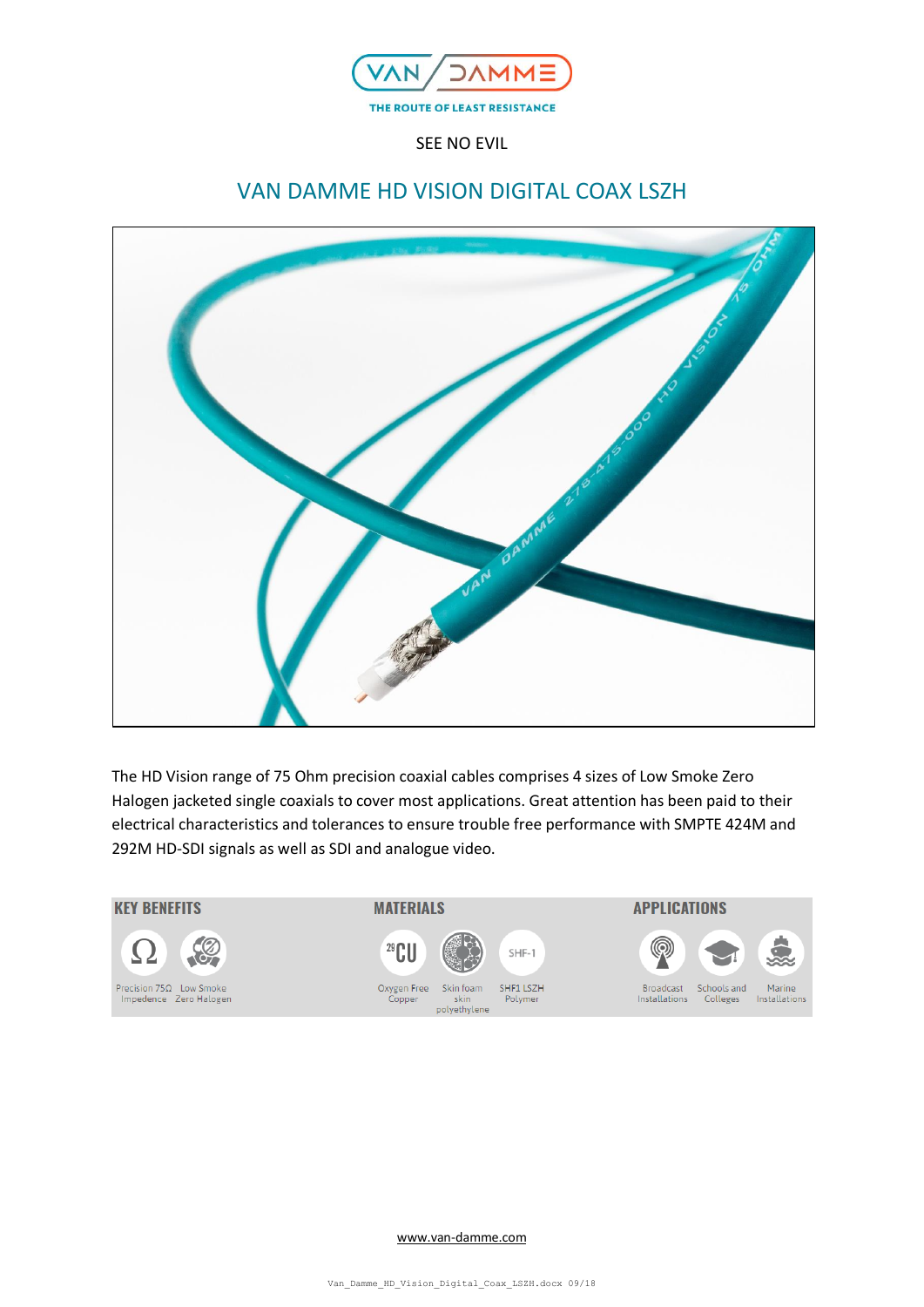

### SEE NO EVIL

# Applications

- Transmission of HD-SDI, SDI and analogue video signals
- Solid conductor for low loss use
- Installation in public buildings, schools and colleges, government premises and marine vessels

# Application Notes

- Use of precision 75 Ohm components throughout any signal chain is imperative
- See downloads for Transmission length guidelines
- Fully tested and compliant with the following IEC standards: IEC 60332.1 Fire retardancy of a single cable; IEC 60754.1 Amount of Halogen Gas Emissions; IEC 60754.2 Degree of acidity of released gases; IEC 61034.2 Measurement of smoke density

## Mechanical Specification

| Part No.                     | 278-475-000                                                       | 278-975-000                  | 278-775-000                   | 278-175-000                   |
|------------------------------|-------------------------------------------------------------------|------------------------------|-------------------------------|-------------------------------|
| Conductor                    | Bare ultra-pure oxygen free copper                                |                              |                               |                               |
| Diameter (mm)                | $1 \times 1.62$                                                   | $1 \times 0.81$              | $1 \times 0.41$               | $1 \times 1.02$               |
| <b>Size</b>                  | 2.06 mm <sup>2</sup> , AWG 14                                     | $0.52 \text{ mm}^2$ , AWG 20 | 0.13 mm <sup>2</sup> , AWG 26 | 0.79 mm <sup>2</sup> , AWG 18 |
| <b>Dielectric</b>            | Gas injected Skin foam skin polyethylene (PE)<br><b>Foamed PE</b> |                              |                               |                               |
| Diameter (mm)                | 7.10                                                              | 3.70                         | 1.90                          | 4.70                          |
| Screen 1                     | Aluminium/polyester foil 125% coverage                            |                              |                               |                               |
| Screen <sub>2</sub>          | Tinned oxygen free copper braid, >80% optical coverage            |                              |                               |                               |
| Overall jacket               | LSZH polymer                                                      |                              |                               | SHF1 LSZH polymer             |
| Jacket colour                | Water Blue RAL 5021                                               |                              |                               |                               |
| Overall diameter (mm)        | $10.20 \pm 0.30$                                                  | $5.90 \pm 0.30$              | $3.10 \pm 0.15$               | $7.00 \pm 0.30$               |
| <b>Bend radius</b>           | 15 x overall diameter                                             |                              |                               |                               |
| <b>Operating temperature</b> | -15 to +70 $^{\circ}$ C                                           |                              |                               |                               |

## Electrical Specification

| Part No.                           | 278-475-000 | 278-975-000 | 278-775-000 | 278-175-000 |
|------------------------------------|-------------|-------------|-------------|-------------|
| Conductor resistance (Ohm/km)      | < 8.2       | < 35        | < 145       | < 24        |
| Capacitance (pF/m)                 | 52          | 56          | 56          | 60          |
| <b>Velocity of Propagation (%)</b> | 85          | 78          | 78          | 80          |
| <b>Impedance (Ohms)</b>            | $75 \pm 2$  | $75 \pm 2$  | $75 \pm 2$  | $75 \pm 2$  |
| <b>Attenuation (dB/100m)</b>       |             |             |             |             |
| <b>10 MHz</b>                      | 1.50        | 2.70        | 6.10        | 2.00        |
| <b>135 MHz</b>                     | 4.82        | 8.45        | 20.80       | 7.31        |
| <b>180 MHz</b>                     | 5.55        | 10.21       | 24.00       | 8.35        |
| <b>270 MHz</b>                     | 6.86        | 12.50       | 29.40       | 10.30       |
| 743 MHz                            | 12.00       | 21.97       | 47.98       | 17.75       |
| <b>1485 MHz</b>                    | 18.00       | 31.30       | 63.70       | 25.16       |
| 3000 MHz                           | 26.90       | 46.20       | 115.00      | 35.50       |

#### [www.van-damme.com](http://www.van-damme.com/)